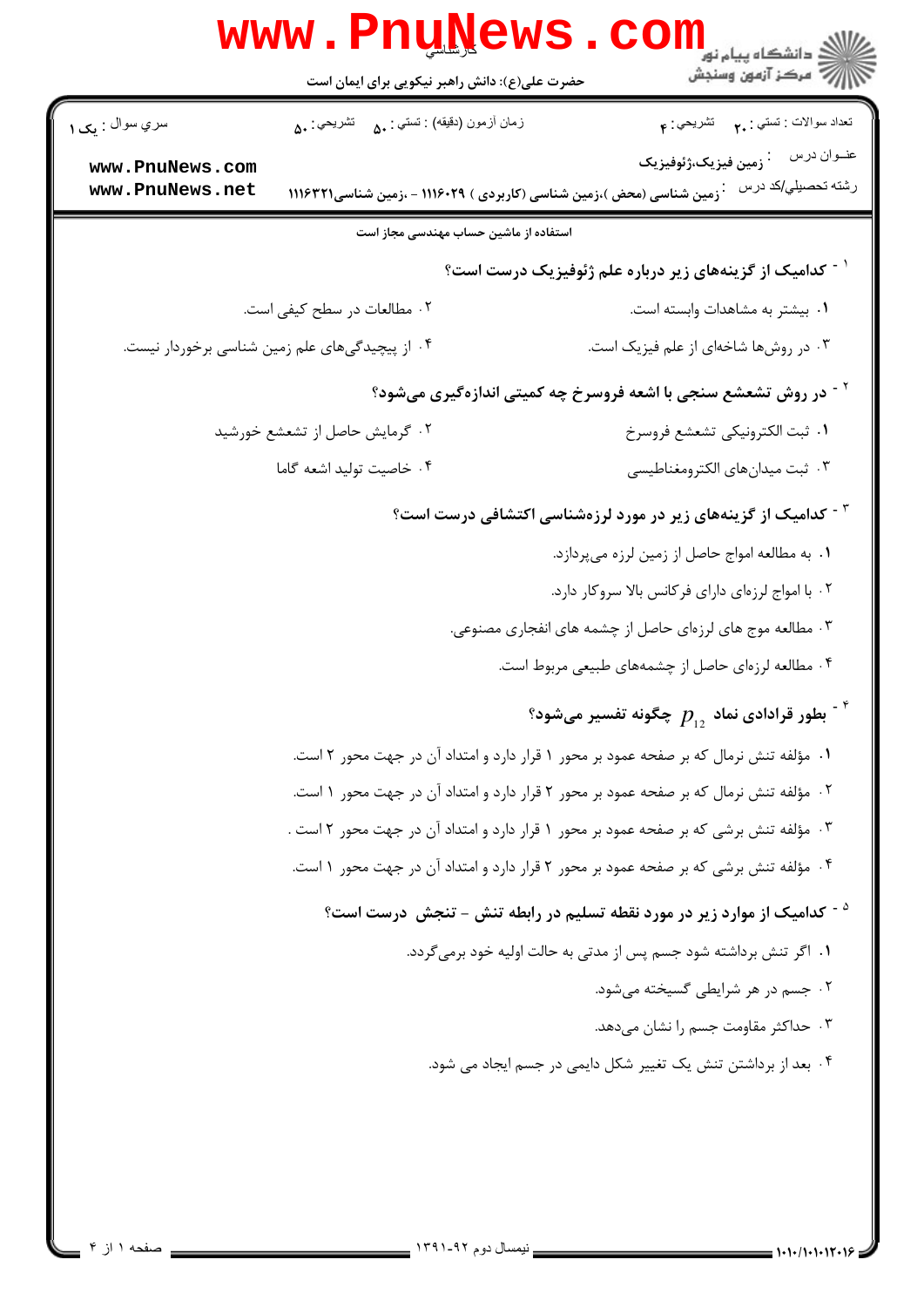| www.PnuNews.com                                                                                                                                                   |                                                                                                |                                                              |                                                 |  |
|-------------------------------------------------------------------------------------------------------------------------------------------------------------------|------------------------------------------------------------------------------------------------|--------------------------------------------------------------|-------------------------------------------------|--|
|                                                                                                                                                                   | حضرت علی(ع): دانش راهبر نیکویی برای ایمان است                                                  |                                                              |                                                 |  |
| سري سوال : <b>۱ يک</b>                                                                                                                                            | زمان أزمون (دقيقه) : تستي : ۵۰     تشريحي : ۵۰                                                 |                                                              |                                                 |  |
| www.PnuNews.com                                                                                                                                                   |                                                                                                |                                                              | عنــوان درس<br><sup>:</sup> زمین فیزیک،ژئوفیزیک |  |
| www.PnuNews.net                                                                                                                                                   | .<br>· زمین شناسی (محض )،زمین شناسی (کاربردی ) ۱۱۱۶۰۲۹ - ،زمین شناسی۱۱۱۶۳۲۱                    |                                                              | رشته تحصيلي/كد درس                              |  |
| گدام گزینه در مورد لرزهسنج های دوره بلند صحیح میباشد $^\circ$                                                                                                     |                                                                                                |                                                              |                                                 |  |
|                                                                                                                                                                   |                                                                                                | ۰۱ برای ثبت زمین لرزههای نزدیک مورد استفاده قرار میگیرند.    |                                                 |  |
|                                                                                                                                                                   |                                                                                                | ۰۲ زمین لرزههای با فرکانس زیاد را اندازهگیری میکنند.         |                                                 |  |
|                                                                                                                                                                   |                                                                                                | ۰۳ ضریب تقویت فرکانسها در تمام محدوده فرکانسی ثابت است.      |                                                 |  |
|                                                                                                                                                                   |                                                                                                | ۰۴ ضریب تقویت فرکانسها برای فرکانس کم مورد توجه است.         |                                                 |  |
| در یک لرزه نگاشت، مؤلفه قائم دوره بلند زمین لرزه دور بعد از دریافت موج S چه فازی دریافت میشود؟ $^{\vee}$                                                          |                                                                                                |                                                              |                                                 |  |
| $Lg \cdot$ ۴                                                                                                                                                      | $Rg \cdot r$                                                                                   | $LQ$ . $\mathbf{V}$                                          | $LR \cdot 1$                                    |  |
|                                                                                                                                                                   |                                                                                                |                                                              | <sup>۸ -</sup> برون راند نرمال چیست؟            |  |
| ۰۲ افزایش زمان سیر ناشی از گسترش هندسی پرتوهای موج                                                                                                                |                                                                                                |                                                              | ٠١ افزايش زمان سير ناشي از اختلاف سرعت لايهها   |  |
| ۰۴ کاهش زمان سیر ناشی از گسترش هندسی پرتوهای موج                                                                                                                  |                                                                                                |                                                              | ۰۳ کاهش زمان سیر ناشی از اختلاف سرعت لایهها     |  |
|                                                                                                                                                                   |                                                                                                | <sup>۹ -</sup> دلیل جمع شدن پیردهای لرزهای از نقطه CDP چیست؟ |                                                 |  |
|                                                                                                                                                                   |                                                                                                | $\,$ ا $\,$ تصحیح خطای هندسی NMO و اثرات نامنظمیهای سطحی     |                                                 |  |
|                                                                                                                                                                   |                                                                                                |                                                              | ۰۲ تصحیح اختلاف زمانی ناشی از شیب لایه          |  |
|                                                                                                                                                                   |                                                                                                |                                                              | ۰۳ برای از بین بردن نوفههای سطحی                |  |
|                                                                                                                                                                   |                                                                                                | ۰۴ برای از بین بردن نوفههای سطحی و تقویت سیگنال لرزهای       |                                                 |  |
| <sup>۱۰ -</sup> برون راند شیب در یک برداشت بازتابی ۰/۰۲ ثانیه است اگر فاصله تا گیرنده ۱۰۰ متر باشد و سرعت موج لرزهای ۲۰۰۰ متر بر<br>ثانيه باشد شيب لايه چقدر است؟ |                                                                                                |                                                              |                                                 |  |
| ۴. ۶۶ درجه                                                                                                                                                        | ۰۳ درجه                                                                                        | ۰۲ ـ ۲۳/۵۸ درجه                                              | ۰۱ ۱۱/۵ درجه                                    |  |
|                                                                                                                                                                   | در نظریه دیناموی زمین چه عاملی بصورت یک جسم رسانا عمل میکند؟                                   |                                                              |                                                 |  |
| ۰۴ بازالت کف اقیانوسی                                                                                                                                             | ۰۳ گوشته                                                                                       | ۰۲ هسته درونی                                                | ۰۱ هسته بیرونی                                  |  |
|                                                                                                                                                                   |                                                                                                |                                                              | $^{\circ}$ فاکتور Q چیست $^{\circ}$             |  |
| ١. تفریق شدت مغناطیس شدگی بازماند طبیعی از شدت مغناطیسی شدگی القایی حاصل از میدان کنونی زمین                                                                      |                                                                                                |                                                              |                                                 |  |
|                                                                                                                                                                   | ۰۲ جمع شدت مغناطیس شدگی بازماند طبیعی و شدت مغناطیسی شدگی القایی حاصل از میدان کنونی زمین      |                                                              |                                                 |  |
|                                                                                                                                                                   | ۰۳ حاصلضرب شدت مغناطیس شدگی بازماند طبیعی در شدت مغناطیسی شدگی القایی حاصل از میدان کنونی زمین |                                                              |                                                 |  |
| ۰۴ نسبت شدت مغناطیس شدگی بازماند طبیعی به شدت مغناطیسی شدگی القایی حاصل از میدان کنونی زمین                                                                       |                                                                                                |                                                              |                                                 |  |
| صفحه ۲ از ۴                                                                                                                                                       |                                                                                                |                                                              | $-1.1.7.1.1.17.19$                              |  |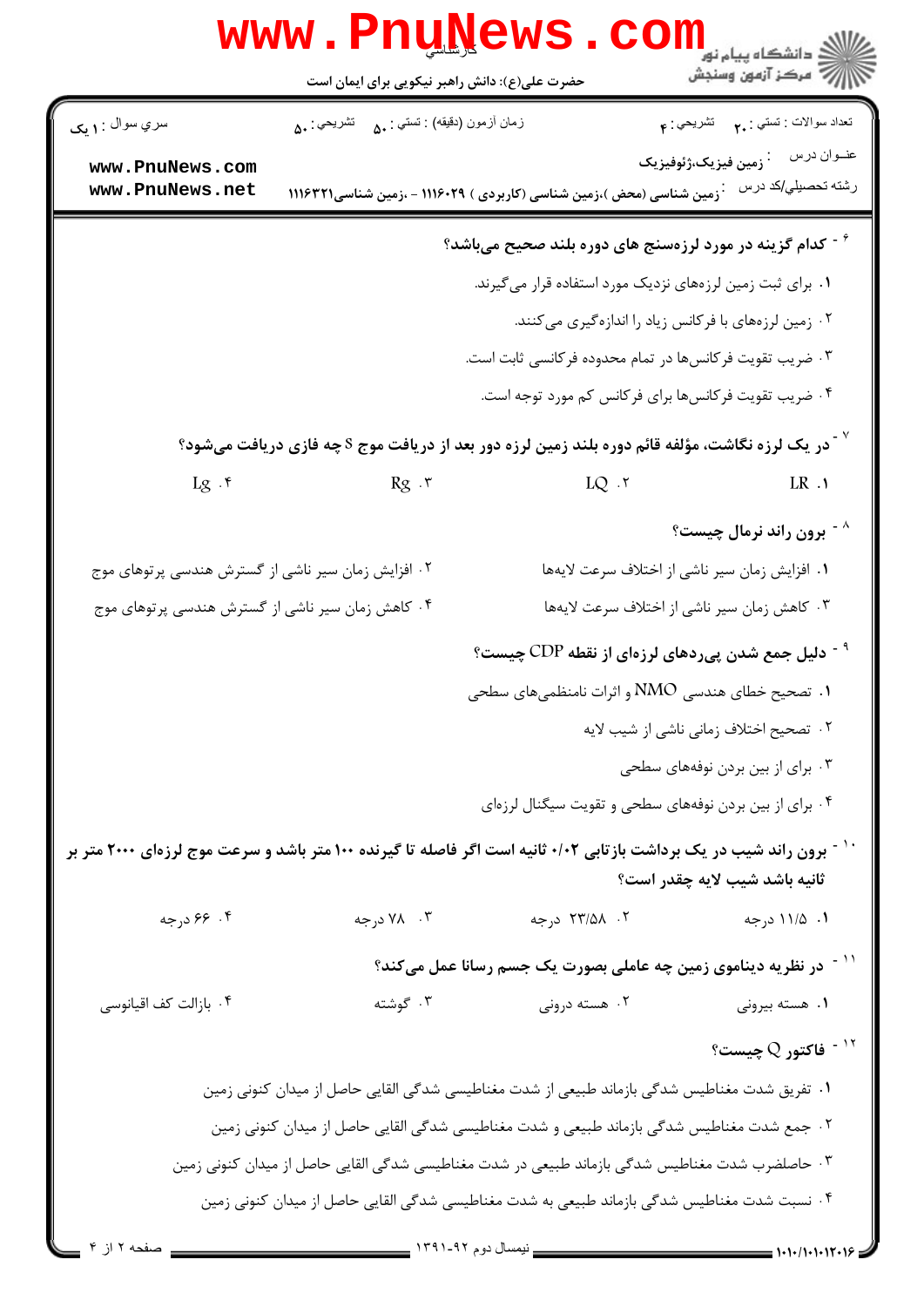|                                                        | <b>www.rnu<u>n</u>ews</b><br>حضرت علی(ع): دانش راهبر نیکویی برای ایمان است                                              | CO.                                                                               | الاد دانشڪاه پيام نور<br>الاس آهي جي سنڊش<br>الاس آهي آرمون وسنڊش |
|--------------------------------------------------------|-------------------------------------------------------------------------------------------------------------------------|-----------------------------------------------------------------------------------|-------------------------------------------------------------------|
| سري سوال : ۱ يک                                        | زمان أزمون (دقيقه) : تستى : ۵۰     تشريحي : ۵۰                                                                          |                                                                                   | نعداد سوالات : نستني : <sub>٢</sub> .       نَشْريحي : م          |
| www.PnuNews.com<br>www.PnuNews.net                     |                                                                                                                         | <sup>:</sup> زمین شناسی (محض )،زمین شناسی (کاربردی ) ۱۱۱۶۰۲۹ - ،زمین شناسی۱۱۱۶۳۲۱ | رشته تحصيلي/كد درس                                                |
|                                                        |                                                                                                                         |                                                                                   | <sup>۱۳ -</sup> اشکال اساسی مغناطیس سنج پروتون چیست؟              |
|                                                        | ۰۲ اندازهگیری فقط در روی زمین میسر است.                                                                                 |                                                                                   | ۰۱ فقط میدان مطلق را اندازهگیری مینماید.                          |
| ۰۴ در نوع پیشرفته آن هنوز امکان ثبت پیوسته وجود ندارد. |                                                                                                                         |                                                                                   | ۰۳ نیاز به تراز کردن است.                                         |
|                                                        |                                                                                                                         | <sup>۱۴ -</sup> اگر شتاب جاذبه دوبرابر شود دوره تناوب چگونه تغییر میکند؟          |                                                                   |
| ۰۴ یک چهارم می شود.                                    | برابر می شود. $\sqrt{\frac{1}{2}}$                                                                                      | ۰۲ دو برابر می شود.                                                               | ۰۱ نصف می شود.                                                    |
|                                                        | <sup>۱۵ -</sup> در اندازهگیری گرانی توسط گرانی سنج پایدار اگر طول فنر دو برابر شود  شتاب گرانی چه ارتباطی دارد؟         |                                                                                   |                                                                   |
|                                                        | ۰۲ گرانی دو برابر میشود.                                                                                                |                                                                                   | ۰۱ گرانی نصف میشود.                                               |
|                                                        | ۰۴ تغییرات گرانی دو برابر میشود.                                                                                        |                                                                                   | ۰۳ گرانی یک چهارم میشود.                                          |
|                                                        |                                                                                                                         |                                                                                   | <sup>۱۶ -</sup> در مورد تصحیح بوگه گزینه صحیح را انتخاب کنید.     |
|                                                        | ٢. تصحيح رانه دستگاه است.                                                                                               |                                                                                   | ٠١ تصحيح مربوط به ارتفاع است.                                     |
|                                                        | ۰۴ بر خلاف تصحیح هوای آزاد است.                                                                                         |                                                                                   | ۰۳ تصحیح مربوط به عرض جغرافیایی است.                              |
|                                                        | <sup>۱۷ -</sup> کدامیک از عوامل زیر بعد از تصحیح به مقدار گرانی اندازهگیری شده فقط اضافه میشود؟                         |                                                                                   |                                                                   |
| ۰۴ تصحیح اتوش                                          | ۰۳ تصحیح بوگه                                                                                                           | ۰۲ تصحیح هوای آزاد                                                                | ۰۱ تصحیح زمینگان                                                  |
|                                                        | <sup>۱۸ -</sup> در پیمایش الکتریکی چه پارامتری مستقیما اندازهگیری میشود؟                                                |                                                                                   |                                                                   |
|                                                        | ۰۲ شدت جریان                                                                                                            |                                                                                   | ٠١ اختلاف پتانسيل                                                 |
|                                                        | ۰۴ مقاومت ویژه ظاهری                                                                                                    |                                                                                   | ٠٣ اختلاف پتانسيل و شدت جريان                                     |
|                                                        | <sup>۱۹ -</sup> در صورت عدم امکان انجام دادن ژوفیلهای طولی برای آشکار نمودن یک گسل با استفاده از پروفیل زنی الکتریکی چه |                                                                                   | شیوهای مناسب است؟                                                 |
|                                                        | ۰۲ آرايه قطبي - دو قطبي                                                                                                 |                                                                                   | ۰۱ آرايه شلومبرگر                                                 |
|                                                        | ۰۴ پروفيل عرضي                                                                                                          |                                                                                   | ۰۳ آرايه ونر                                                      |
|                                                        |                                                                                                                         |                                                                                   |                                                                   |